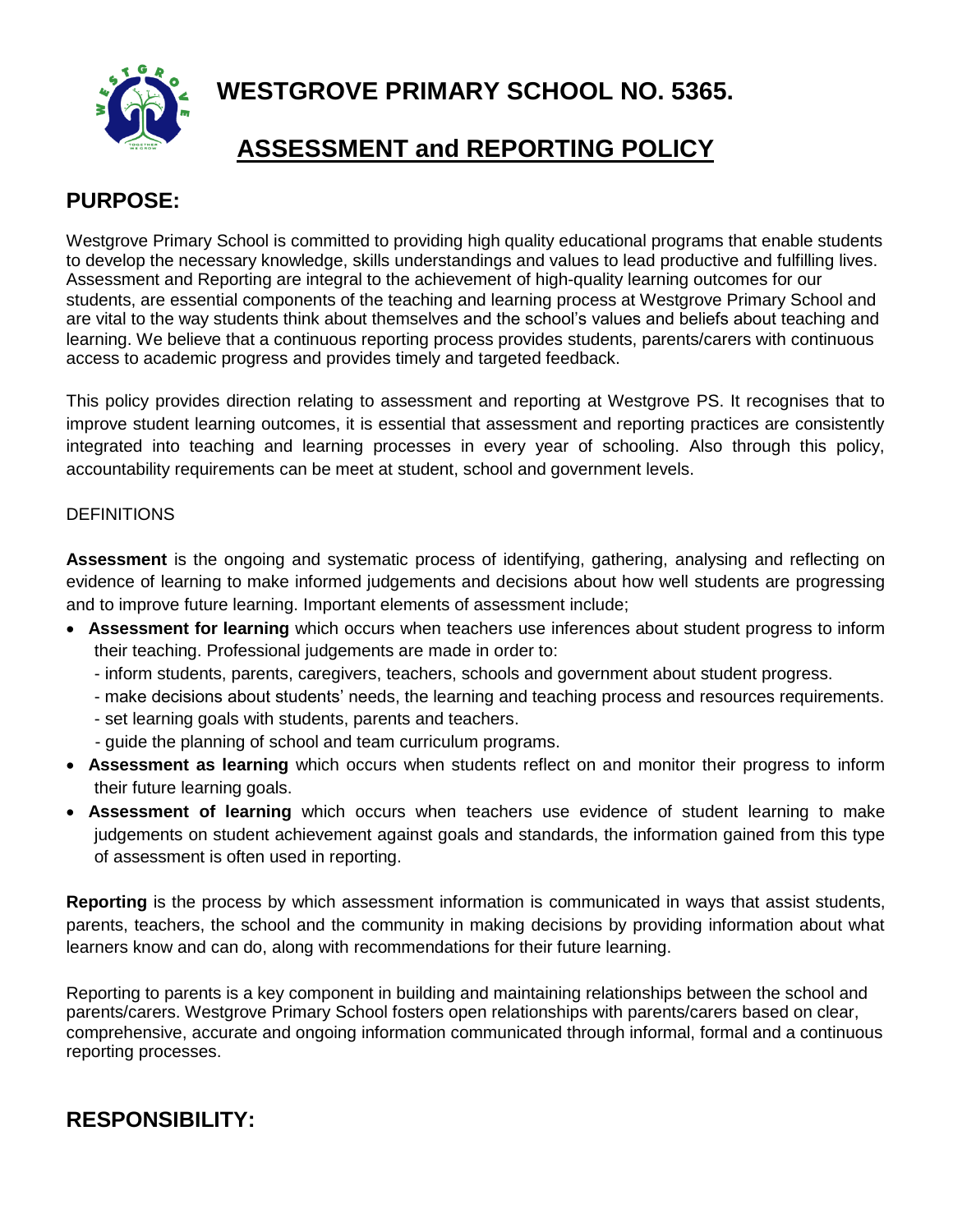#### **Principal**

The Principal has a responsibility to:

- manage the implementation of this policy.
- allocate responsibility for developing and implementing the policy.
- ensure the information about the policy and school action is accessible to and enacted upon by all members of the school community.
- support transition of students between levels of schooling and different schools.
- communicate aggregated data to the school community and DET.

#### **Assessment and Reporting Coach**

The Assessment and Reporting Leader has a responsibility to:

- ensure that teachers are supported to implement this policy effectively.
- show leadership in identifying and developing good practice.
- facilitate the development of the 'student report'.
- facilitate the development of learning tasks.
- ensure that school assessment and reporting practices are regularly monitored, reviewed and evaluated.
- manage and preserve accurate records of assessment practices and student assessments.

#### **Teachers**

Teachers have a responsibility to:

- work with colleagues to contribute to a coordinated whole school approach to assessment and reporting.
- ensure that their assessment practices are valid and reliable.
- monitor student learning as well as the effectiveness of their own programs, teaching methods, record keeping and assessment tasks.
- maintain and share relevant records of student progress.
- plan tasks and activities which provide evidence that particular learning outcomes have been achieved.
- report student progress and achievement to parents and/or caregivers as outlined in this policy.

#### **Students**

Students have a responsibility to:

- contribute to discussions about assessment processes.
- assess their own learning and that of their peers.
- respond to assessments made by peers, teachers and others.
- complete designated learning tasks in a timely manner.

#### **Parents**

Parents have the responsibility to:

- communicate relevant information that may affect their child's learning.
- take advantage of the opportunities to be informed or to learn about assessment procedures.
- provide feedback about assessment practices in relation to their impact on their child.
- recognize and acknowledge their child's academic achievements and progress through continuous reporting

### **GUIDELINES:**

The following guidelines underpin all assessment and reporting practices at Westgrove Primary School.

- 1. All learners have the right to be participants in the processes of assessment and reporting. *This means that learners:*
	- monitor and evaluate their learning.
	- negotiate goal setting and self-assessment.
	- influence the processes of teaching and learning.
	- understand the place of assessment and reporting in their own learning.
	- participate in selecting explicit criteria for assessment and reporting processes.
	- analyse their own student learning data.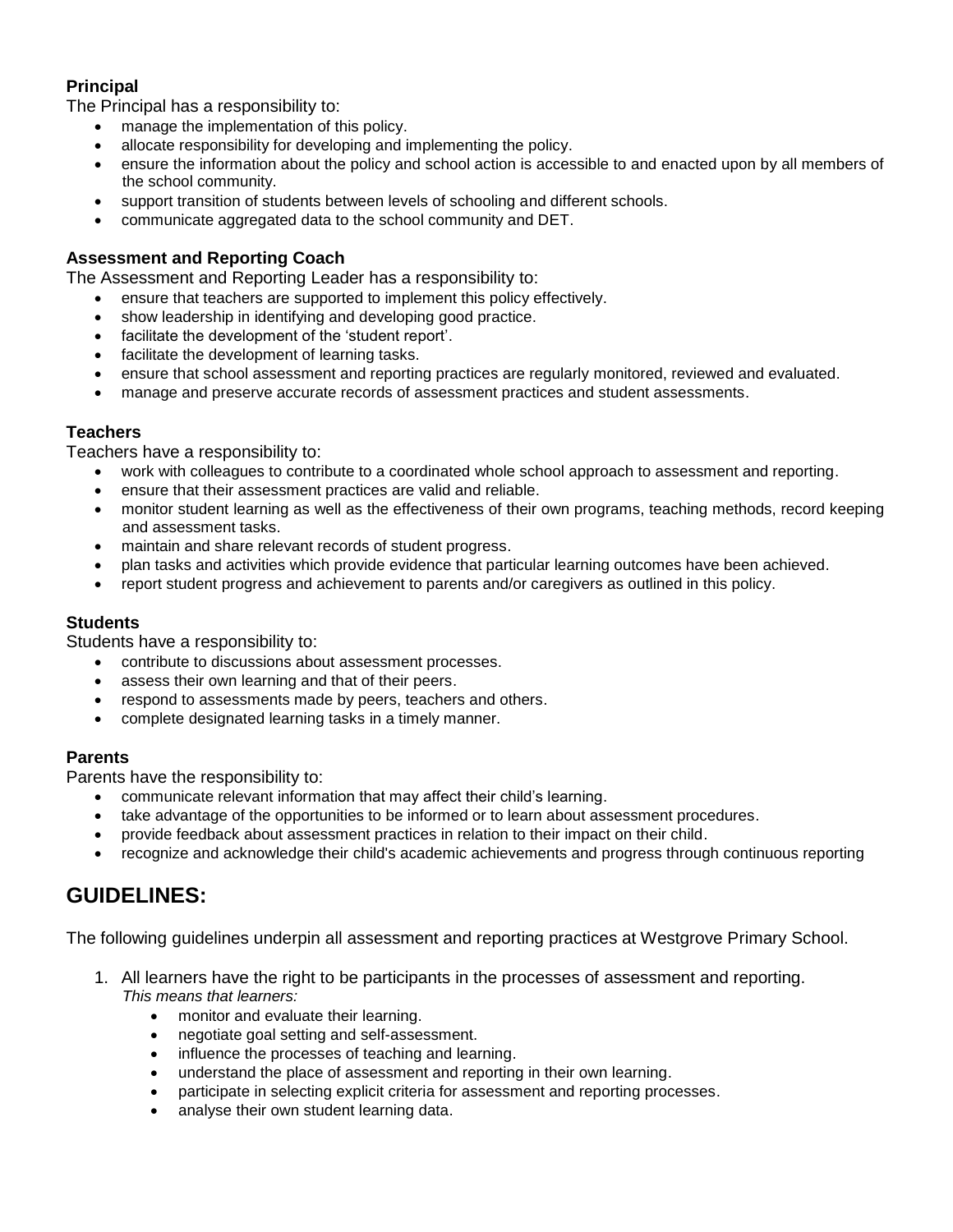- 2. Effective teaching and learning practices rely on assessing and reporting strategically. *This means that teachers:*
	- use their professional judgement to make decisions about student learning progress.
	- develop assessment and reporting plans as part of the teaching and learning program.
	- monitor the range of assessment and reporting methods used.
	- include formative, summative and on-going assessment.
	- describe students' progress towards the achievement of personal learning goals and curriculum objectives.
	- are responsive to students' learning needs.
	- include selected assessment tasks as identified in the school assessment schedule e.g. NAPLAN, Online On Demand, EOI.
	- monitor development and record student progress and maintain individual student files.
	- use all information gained from assessing, triangulation of data, as a basis for reporting.
	- use the information for future programming and teaching.
- 3. Effective assessment and reporting of student achievement requires a coordinated whole school approach.

This means that at Westgrove we:

- address all areas of development.
- use assessment consistently within the school.
- assess in a time efficient and manageable way.
- plan for assessment at all stages of curriculum planning and implementation.
- provide clear information to students, parents and/or carers about how assessment and reporting occur at Westgrove.
- encourage a partnership between students, parents and/or carers and teachers to improve learning and support growth.
- develop a range of reporting procedures consistent with our assessment practices and the teaching and learning program.
- review and reform assessment and reporting practices regularly.
- adhere to DEECD guidelines.
- use the Victorian Curriculum, to form the basis for developing assessment criteria and making judgments of student achievement.

#### 4. Effective assessment and reporting practices are equitable.

This means that:

- students have the opportunity to demonstrate what they know, understand and can do in a variety of ways including student lead conferences, portfolios and learning tasks.
- assessment practices are inclusive of culture, gender, language, disability and age.
- assessment practices are sensitive to student self-esteem.
- learning goals are explicit, clearly stated and developed collaboratively.
- students are engaged in authentic assessment tasks.
- students are taught the skills and develop the knowledge to participate fully in the processes of assessment and reporting.
- written reports are provided to parents twice yearly
- progress reports are provided to parents throughout each term as outlined in the assessment and reporting guidelines.
- parent teacher interviews and/or student led conferences will take place after students receive their semester 1 report.
- 5. Effective assessment and reporting requires the use of a comprehensive range of methods and strategies.

This means that:

- assessment strategies are part of well-structured activities.
- teachers use valid and reliable assessment tasks or activities.
- teachers formally teach students the skills to be successful in a range of assessment methods.
- teachers use a range of assessment activities which promote productive relationships in the learning environment.